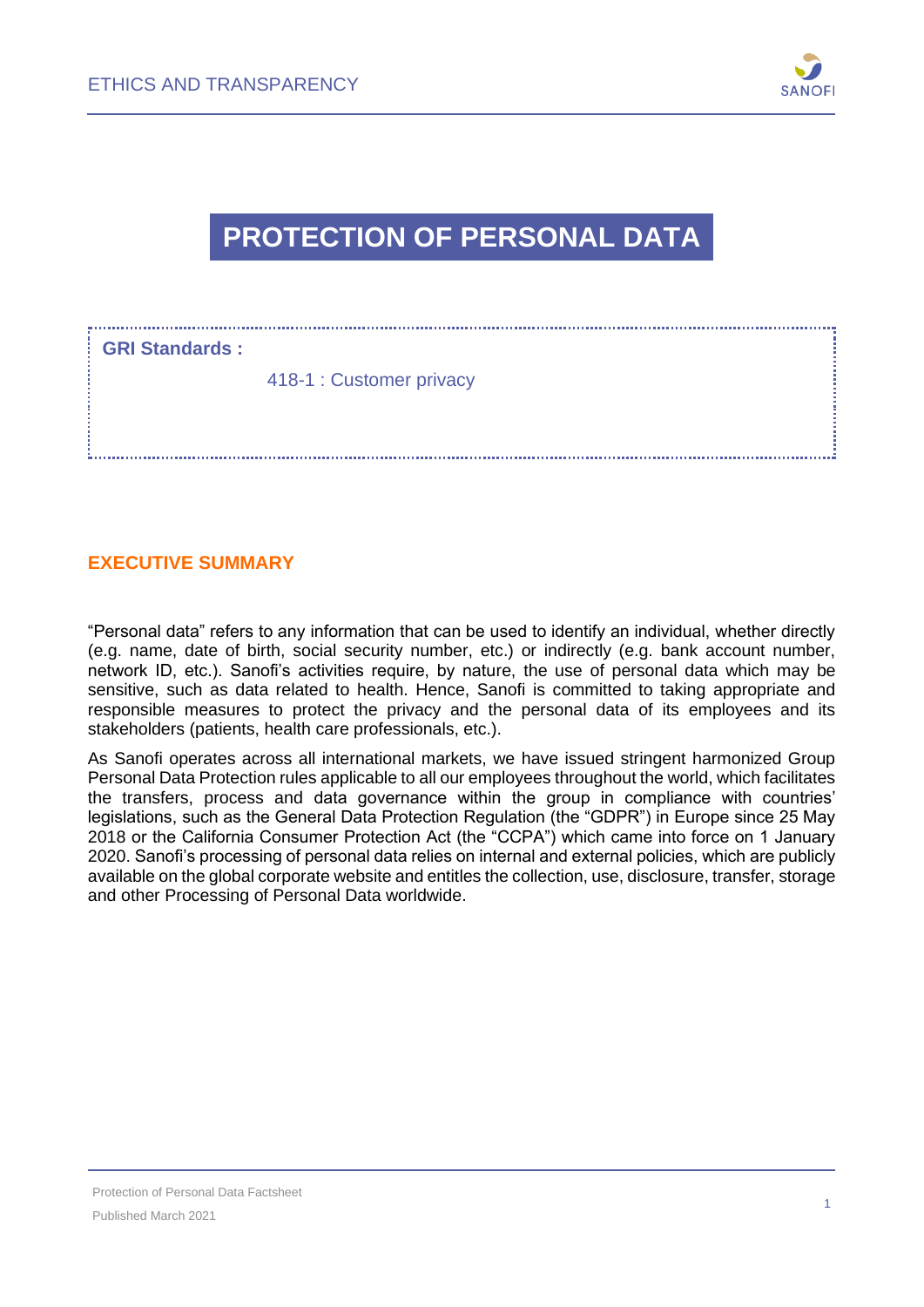# **TABLE OF CONTENTS**

| 2.4. Processing of Personal Data of patients involved in clinical trials and monitoring |
|-----------------------------------------------------------------------------------------|
|                                                                                         |
|                                                                                         |
| 3.1. Developing awareness in-house and implementing training tools                      |

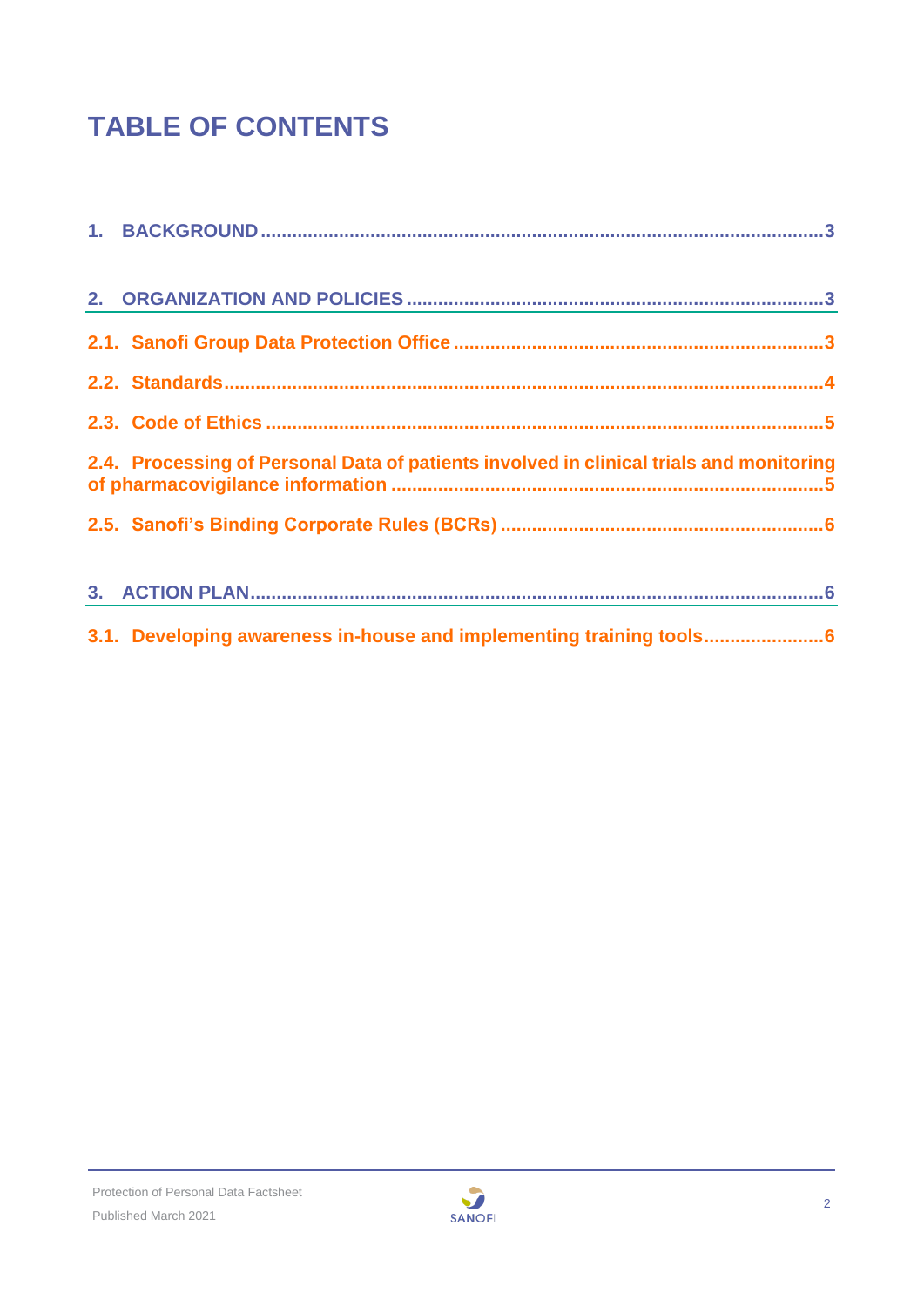### <span id="page-2-0"></span>**1. BACKGROUND**

Sanofi is committed to handling Personal Data responsibly in order to earn and preserve the trust of any third party interacting with the Group and to prevent the Group from inappropriate personal data management process.

Data protection and privacy legislation varies from country to country. In Europe, the General Data Protection Regulation (the "**GDPR**") came into force on 25 May 2018 and has harmonized significantly (although not fully) EU national data protection laws. This legislation has significantly increased the level of expectations for companies processing personal data, notably through the imposition of a new principle of "accountability" which requires that any company processing personal data is able to demonstrate, at all times, that it complies with the requirements of the GDPR, notably by documenting the manner in which personal data is processed.

**"Personal data"** means any information that can be used to identify an individual, whether directly or indirectly (e.g. name, date of birth, social security number, photograph, e-mail address, computer ID).

The scope of personal data is very wide. It includes directly identifying information such as name, picture, social security number, etc. It also includes indirectly identifying information, such as bank account number, network ID, etc.).

**"Personal data processing"** means any operation or set of operations performed upon personal data, whatever method is used. In other words, any use of personal data should be considered as a personal data processing. A personal data processing can be computerized (e.g. video surveillance, files transfers over the Internet, electronic databases, etc.) or manual (e.g. paper files).

Because Sanofi operates across all international markets, we have issued stringent harmonized Group Personal Data Protection rules applicable to all our employees throughout the world.

To facilitate transfers of data within the Group, we have adopted "Binding Corporate Rules", which govern the manner in which personal data is processed by entities of the Group located outside the European Union when receiving certain personal data transfers from a European subsidiary.

#### <span id="page-2-1"></span>**2. ORGANIZATION AND POLICIES**

Sanofi's activities require, by nature, the implementation of numerous processes involving personal data. The use of such data may involve sensitive personal data (for instance data relating to health)...

This is why Sanofi is committed to taking appropriate measures to protect the privacy and the personal data of its employees and of third parties with whom Sanofi interacts (patients enrolled in clinical trials, healthcare professionals, contractors, scientists, etc.).

For this purpose, Sanofi has adopted several standards and procedures defining the principles and measures which have to be respected and implemented when processing personal data.

#### <span id="page-2-2"></span>**2.1. Sanofi Group Data Protection Office**

Since May 2013, Sanofi has had in its organization a Privacy and Data Protection Function, chaired by the Group Data Protection Officer. In 2019, a new Group Data Protection Officer has been appointed and is responsible for ensuring the implementation of a Corporate Privacy and Personal

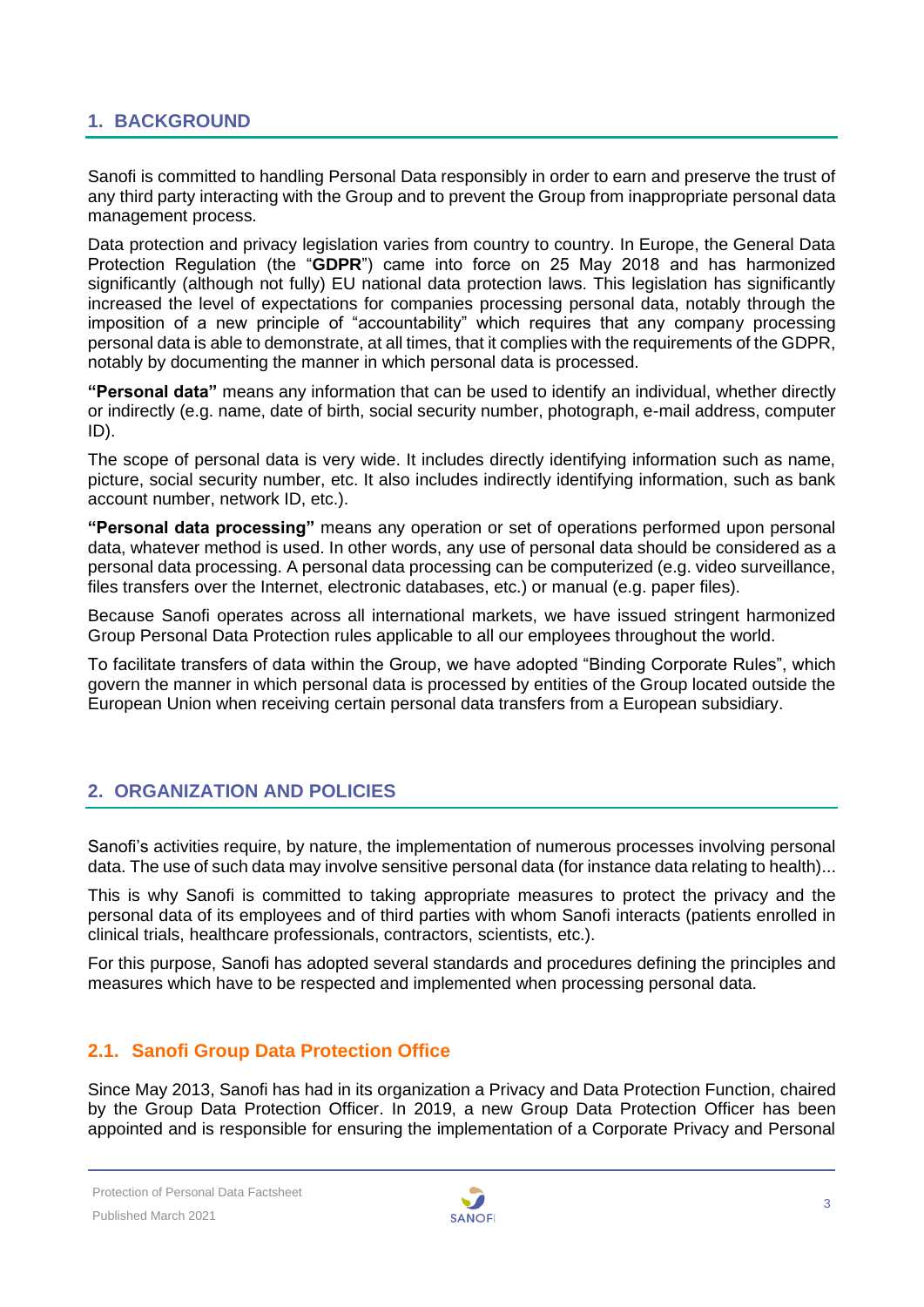Data Protection programs within the Group. The role of the DPO is to reinforce all actions to enhance a culture of respect for the privacy of patients, employees, and business partners worldwide.

To achieve this goal, Sanofi's Group Data Protection Officer relies on a corporate privacy team (the Global Privacy Office) and on an International Privacy Officers Network of Local Privacy Officers ("**LPOs**") established in countries where Sanofi's affiliates are established.

It also relies on a network of Functional Privacy Officers ("**FPOs**") representing Global Functions such as Research & Development, Human Resources, Information Technology & Solutions, Finance, Business Services, Industrial Affairs, as well as the Global Business Units.

In 2019 a new tool, OneTrust has been rolled out by the Global Privacy Office, for use by any Sanofi employee needing to process personal data. The tool allows to assess the compliance of the project with regards to personal data protection regulations and Sanofi policy; define corrective actions to be implemented; maintain up to date the registry of data processing of the Sanofi group and thereby ensure the traceability of projects implying personal data processing.

<span id="page-3-0"></span>*For more information: Contact the Global Privacy Office at [Privacy-Office-Global@sanofi.com](mailto:Privacy-Office-Global@sanofi.com)*

#### **2.2. Standards**

The description of Sanofi's approach to the processing of personal data is set out in two documents, the Sanofi Global External Privacy and Data Protection Policy and the Sanofi Global Internal Privacy Standard.

The External Policy, which is publicly available on Sanofi's global corporate website, provides a general description of Sanofi's processes involving the data of third parties (patients, healthcare professionals, etc.) by explaining the purposes of processing, the categories of data processed and other details.

*For more information:*

<https://www.sanofi.com/en/our-responsibility/sanofi-global-privacy-policy>

The Internal Standard defines the main principles applicable to the processing of personal data by any Sanofi entity with a view to guarantee every individual's right to privacy in accordance with the GDPR. It defines high-level standards as a minimum requirement in order to ensure an adequate level of protection within Sanofi for the collection, use, disclosure, transfer, storage and other Processing of Personal Data.

The two standards are global in scope and apply to Sanofi around the world and to all Sanofi employee processing personal data. The commitments and obligations set out in these Standards are without prejudice to the application of and compliance with the privacy laws and/or culture of each country in which Sanofi operates when processing personal data anywhere in Sanofi. As a result, while processing personal data, all Sanofi entities and Sanofi employees must also consider local legislation and comply with applicable legal or regulatory provisions governing such processing of data in their respective country.

The requirements defined in the Internal Standard are also applicable to third parties processing personal data on behalf of Sanofi, such as consultants, service providers, vendors or other partners, for instance by way of contractual provisions.

This Internal Standard concerns all Personal Data Sanofi is processing and applies:

• To any individual's Personal Data regardless of citizenship, whether, in particular, a Sanofi employee or a member of his/her family, an applicant for a position, a patient, customer or

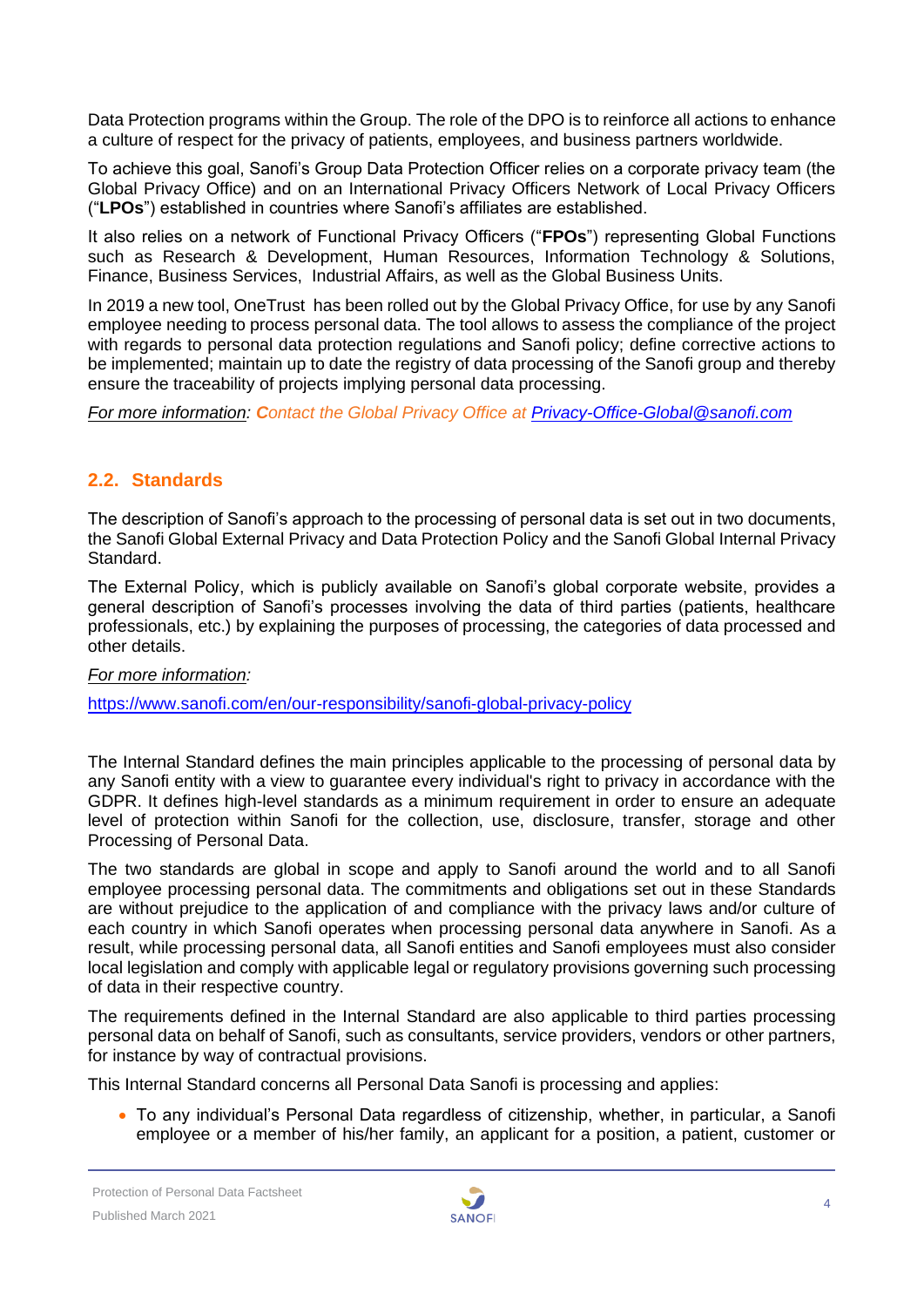healthcare professional, a party to an agreement with Sanofi such as a supplier, or subcontractor, or any visitors, etc.;

• For any kind of Personal Data Processing regardless of the medium used (electronic, paper, other) and purpose, namely, without limitation: personnel files, supplier management files as well as those relating to the management of parties to agreements with Sanofi, files which have a direct connection with Sanofi's activity, such as clinical trial monitoring, pharmacovigilance, customer files, etc.

#### <span id="page-4-0"></span>**2.3. Code of Ethics**

In support to the efficiency and binding nature of Sanofi's Global Privacy and Personal Data Protection Standards, Sanofi's Code of Ethics contains a chapter that addresses respect for private life and personal data protection.

In this document, which is available to all employees and to third parties working with the Group, Sanofi confirms its commitment to protecting personal data by guaranteeing a person's right to exercise control over the collection, processing, use, disclosure, and storage of personal data relating to them.

Under the Code of Ethics, Sanofi employees must comply with all international and national laws and regulations governing the management of personal data.

All our employees, and third parties with whom Sanofi has dealings (patients enrolled in clinical trials, medical practitioners, contractors, representatives of the scientific community, etc.), are entitled to their privacy.

Global Privacy Office has also published an Employee Privacy Notice – available on GPO intranet that describes the general practices of the Group in respect of the processing of Employee's Personal Data, and in particular the different type of purposes for which SANOFI may process their Personal Data.

*For more information, see in our [Document](https://www.sanofi.com/en/our-responsibility/documents-center) Center :*

- > *Sanofi Code of Ethics*
- > *Ethics in Business factsheet*

#### <span id="page-4-1"></span>**2.4. Processing of Personal Data of patients involved in clinical trials and monitoring of pharmacovigilance information**

The very nature of Sanofi's activity requires the processing of data of individuals who receive our treatments (collected in clinical trials, genetic and epidemiological studies, during the monitoring of pharmacovigilance information or within the frame of Patient Support Programs).

Patients' Personal Data collected in clinical trials may include: age, gender, medical history, phenotype (set of observable characteristics such as anatomy, morphology), genotype (gene composition), and so on.

At Sanofi, informed consent is required each time a patient participates in a clinical trial. Informed consent ensures respect for both voluntary participation in the study and for the patient's right to privacy and data protection consistent with the requirements of applicable law. No consent is required for the reporting of adverse events in the course of pharmacovigilance, but the person who reports the case, most often the healthcare professional, will inform the patient of the transfer of nondirectly identifiable health data relating to him or her. This transfer is restricted to pharmacovigilance

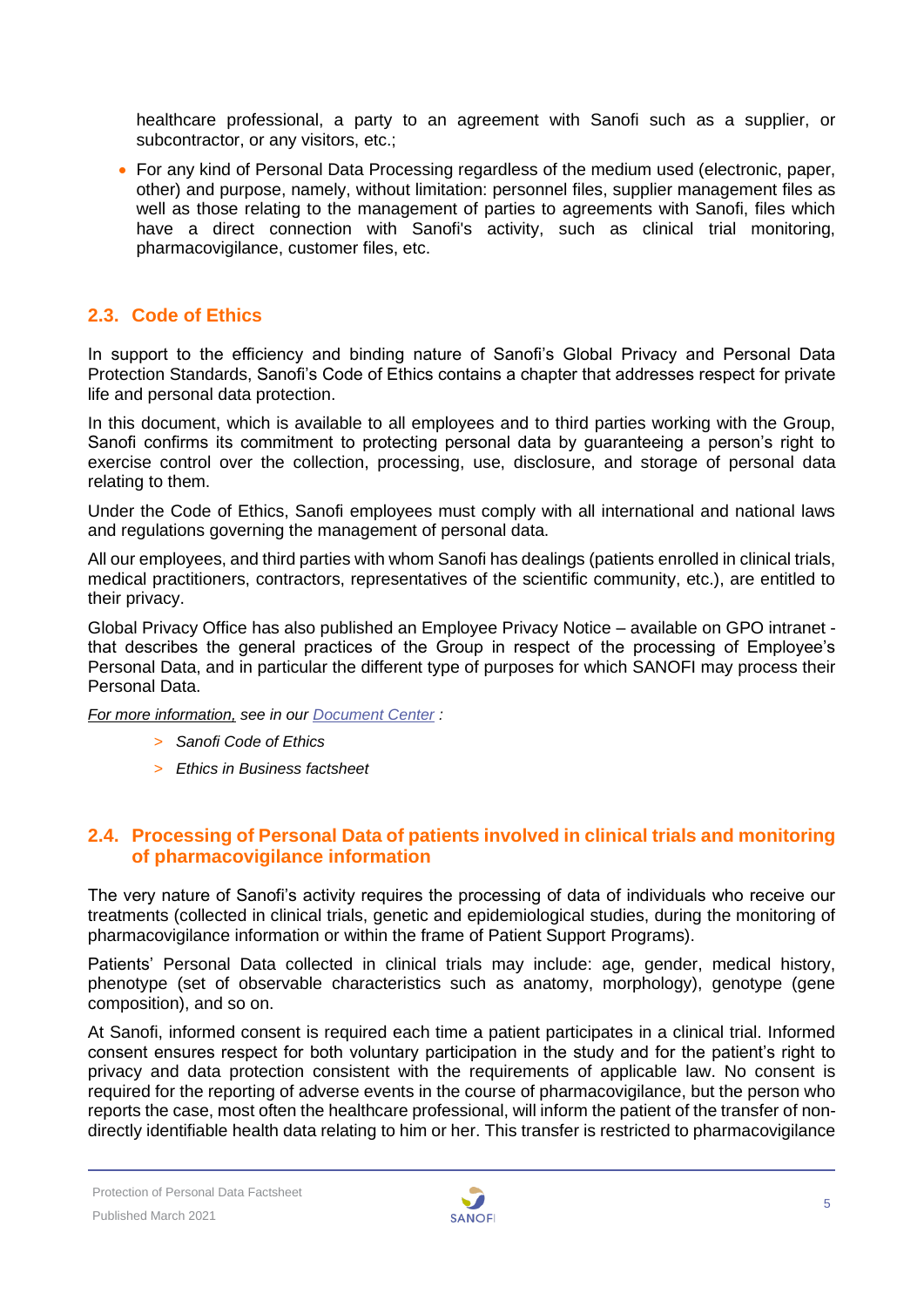purposes and to the market-authorization holder and health authorities in charge of pharmacovigilance.

Sanofi's approach regarding the processing of these categories of personal data is based on the Code of Ethics and the Group's Global Privacy Standard.

### <span id="page-5-0"></span>**2.5. Sanofi's Binding Corporate Rules (BCRs)**

In line with the rules which existed previously, under GDPR, transfers of personal data from a European Union country to a non-EU country are regulated. Indeed, personal data must be adequately protected when transferred outside of the EU since non-EU countries' regulations do not always ensure a sufficient level of personal data protection.

To facilitate personal data flows within the Group, Sanofi has adopted a set of Binding Corporate Rules (BCRs). BCRs are internal rules (such as a Code of Conduct) adopted by multinational group of companies which define its global policy with regard to the international transfers of personal data within the same corporate group to entities located in countries which do not provide an adequate level of protection.

Sanofi's BCRS have been validated by the French national data protection authority (CNIL) and by each authority in charge of personal data protection within EU member states in which Sanofi operates in 2009. Outside the EU, each Sanofi affiliate has signed a contract, making explicit their commitment to respect these rules.

The Binding Corporate Rules are currently under substantial review by Global Privacy Office to ensure that :

- it is compliant with the new rules set forth by the GDPR in 2018;
- it reflect the new governance framework implemented since 2018 by Global Privacy Office:
- it covers a wider typology of transfers and processing activities.

*For more information, see in our [Document](https://www.sanofi.com/en/our-responsibility/documents-center) Center: Binding corporate rules document.*

#### <span id="page-5-1"></span>**3. ACTION PLAN**

#### <span id="page-5-2"></span>**3.1. Developing awareness in-house and implementing training tools**

Sanofi has developed and published a series of 12 awareness videos that cover key-aspects of Data Protection rules within SANOFI ("*Privacy@SANOFI : let's puzzle it out*"). The series is available on the Global Privacy Office's intranet site, and has been distributed in various countries through the International Privacy Officers' Network. It covers :

- The basics of Data Protection (what is personal data etc.);
- How to ensure transparency with Data Subjects;
- How to safeguard transfers of Personal Data through adequate contracts;
- How to implement Privacy-By-Design within a Project;
- How to assess the risks through ONETRUST and the completion of a PDPA;
- How to report a Data Breach;